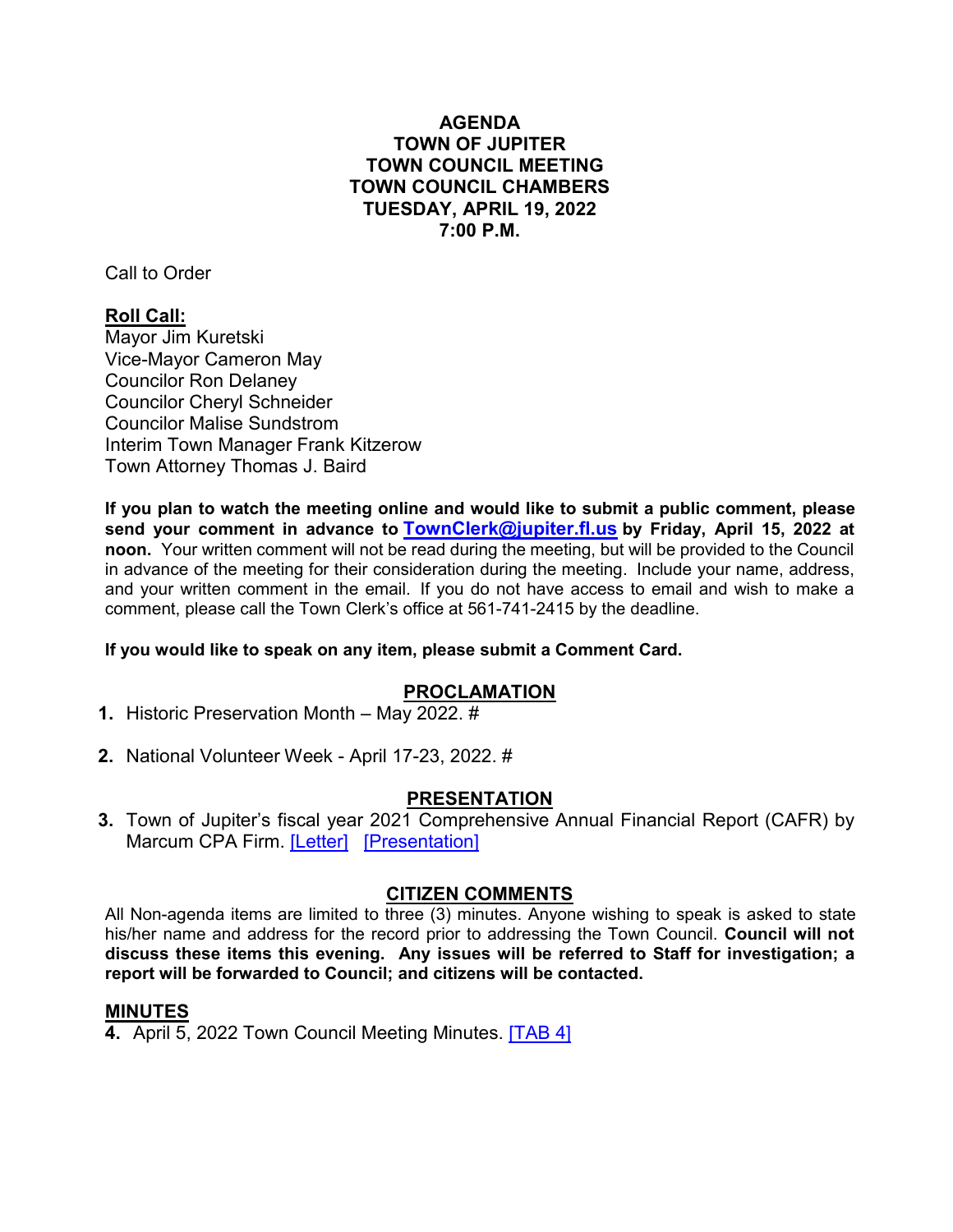TC Agenda Page 2 April 19, 2022

# **CONSENT AGENDA**

All items listed in this portion of the agenda are considered routine by the Town Council and will be enacted by one motion. There will be no separate discussion of these items unless a Councilor or citizen so requests; in which event, the item will be removed and considered at the beginning of the regular agenda.

#### **PUBLIC BUSINESS**

- **5. Resolution 21-22,** Approving contract award recommendation to Hinterland Group, Inc for Island Way well site development improvements re-bid (W2011B2) for site development of three Floridan Aquifer well sites (RO14, RO15 and RO16), and four Surficial Aquifer well sites (SA58, SA59, SA60 and SA62) in the amount of \$818,000. **ITAB 51**
- **6. Resolution 27-22**, Approving award EPW 2022-04 to FG Constructions, LLC for the A1A and Jupiter Beach Road roundabout in the amount not to exceed \$1,160,490.31.  $[TAB 6]$
- **7. Resolution 34-22,** Approving contract award recommendation to Florida Design Contractors, Inc., for removal and replacement of existing filter media in six horizontal pressure filter cells at the Nanofiltration Plant pretreatment facility for the base bid amount of \$855,000, and an amendment of the Community Investment Program (CIP) project budget to \$955,000. [\[TAB 7\]](http://www.jupiter.fl.us/documentcenter/view/29897)
- **8. Resolution 41-22,** Approving fiscal year 2022 mid-year budget amendments. [\[TAB 8\]](http://www.jupiter.fl.us/documentcenter/view/29898)
- **9. Resolution 42-22,** Approving the contract renewal of EPW 2021-06, with Southwide Industries, Inc. for annual striping in an amount not to exceed \$132,641.82. [\[TAB 9\]](http://www.jupiter.fl.us/documentcenter/view/29899)
- **10.**Approving a non-exclusive Licensing Agreement for off-site parking on Town-owned land for the Bayside Building located at 1001 Alternate A1A, south of Sawfish Bay Park. [\[TAB 11\]](http://www.jupiter.fl.us/documentcenter/view/29901)
- **11.**Approving the Town Council Strategic Planning Workshop Meeting, Thursday, April 26, 2022 at 6:00 PM in the Council Chambers. #

# **REGULAR AGENDA**

# **PUBLIC BUSINESS**

**12.**Approving Town Council Community Donation Program for 2022. [\[TAB 10\]](http://www.jupiter.fl.us/documentcenter/view/29900)

- **13.**Selection of Town of Jupiter Vice-Mayor 2022-2023. [\[TAB 13\]](http://www.jupiter.fl.us/documentcenter/view/29902)
- **14.**Review of preliminary Guaranteed Maximum Price (GMP) for the construction of the new Town Hall building and Value Engineering options to reduce the GMP. [\[TAB 14\]](http://www.jupiter.fl.us/documentcenter/view/29903)
- **15.**Town Council selection for the top Town Manager Candidates to move forward to inperson interviews. #